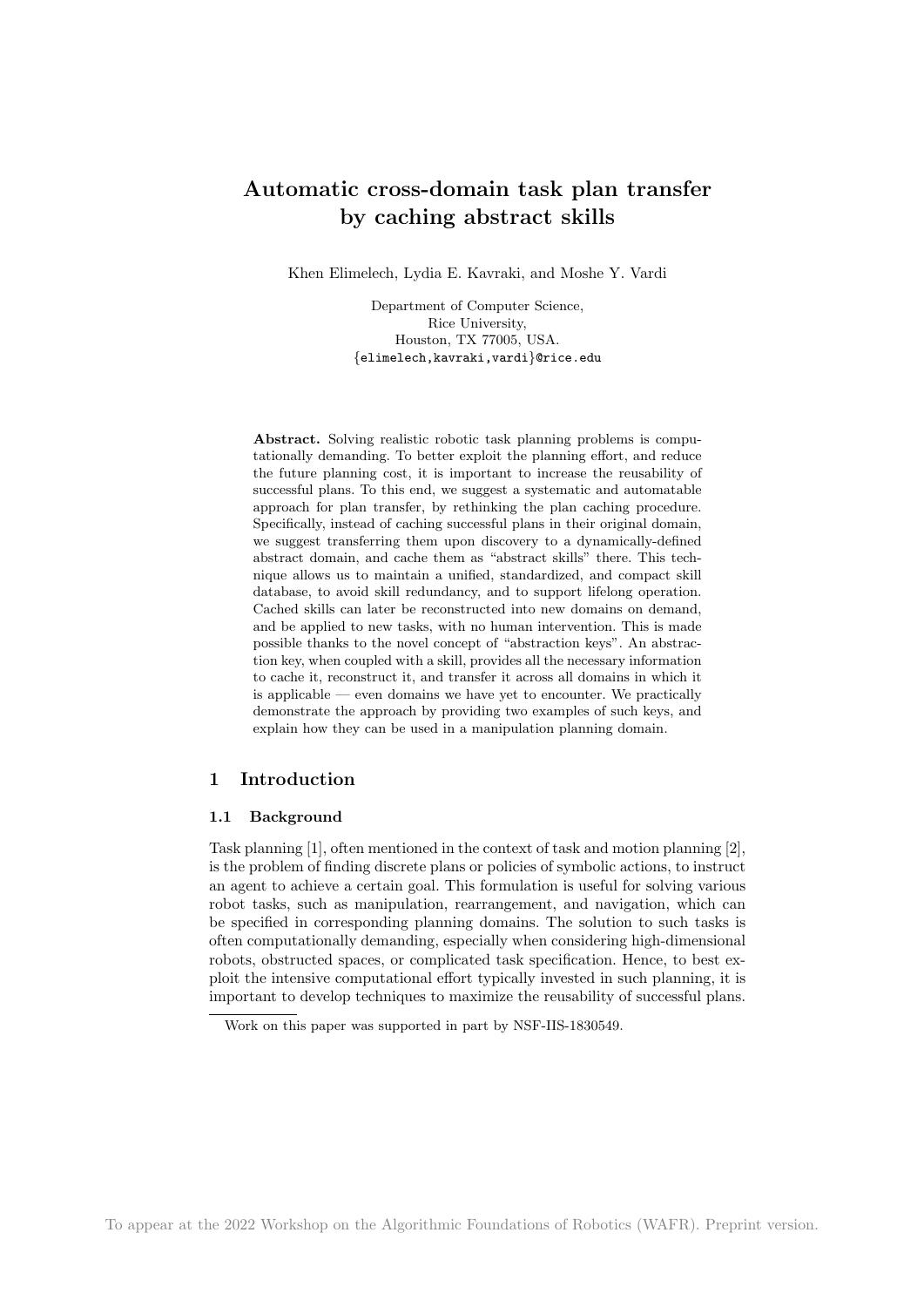Potentially, such techniques can allow us to avoid redundant calculations while planning, and, by such, improve future planning efficiency.

Assume we found a successful solution to a certain task in a certain planning domain; if we expect to face this task again, a simple way to increase the solution reusability is by memorizing or caching it for future usage. However, such caching is extremely limited, as the plan is tightly coupled with the initial state, task, and domain specifications; even a slight change in one of those aspects might render the plan invalid. Hence, to increase the computational benefits achieved from each cached solution, we must to be able to generalize its applicability to other contexts, such as across similar domains and across similar tasks in the domain. Broadly, this problem is known as skill transfer. We note that the term "skill" can have various interpretations in the literature, conveying different information that can be inferred and transferred from past planning experience; e.g., sampling distributions for sampling-based planning [3], and motion plan segments [4,5]. In the context of this paper, we use the term "skill" to convey a successful discrete task plan in a given domain.

## 1.2 Motivation

Many times, and especially when considering lifelong operation of an embodied AI system, task specifications and planning domains can overlap, and show topological similarities. Further, the spatial locality that often characterizes actions in robotic domains implies that such similarities can even be found within the domain. Intuitively, we can expect these similarities to be exploitable for skill transfer. For example, we can consider a simple manipulation domain, which contains six objects — three boxes and three cans — and a robotic arm capable of picking and placing these objects in requested locations (either on the table, or on top of each other). In this domain, which is visualized in Figure 1, we care to solve two tasks: first, "stack the boxes in a certain formation", and then "stack the cans in the same formation".



Fig. 1: Skill transfer: from a box stacking plan, to a can stacking plan.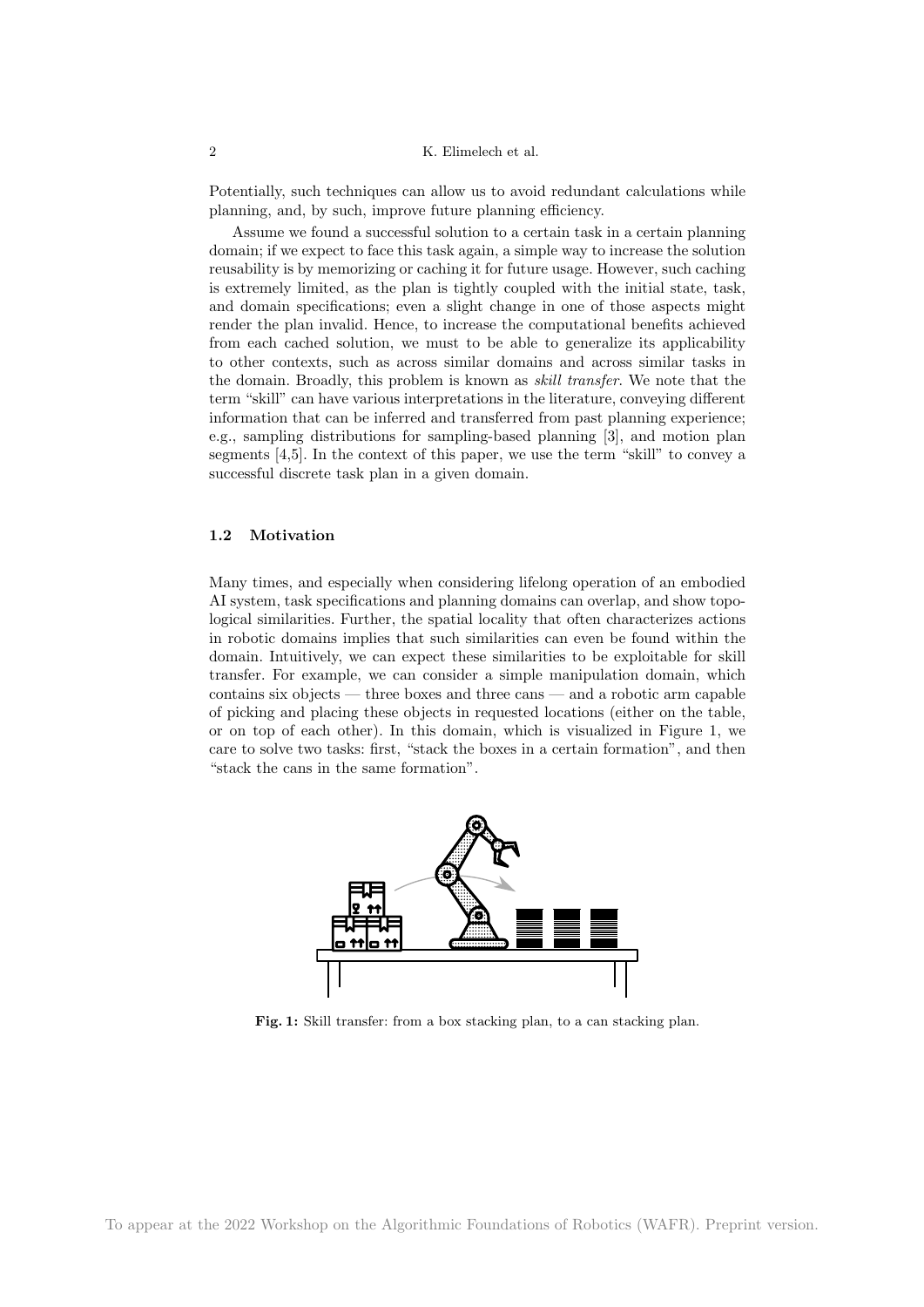It is reasonable to think that a successful plan to stack the boxes can be generalized into a successful plan to stack the cans. Needless to say, by doing, we can dramatically reduce the computational cost of solving the second task. Yet, although this generalization might seem trivial to a human observer, it is not as straightforward for the machine. For example, to adapt the stacking plan from boxes to cans, we need to: shift the object placement locations to the other side of the table; replace each operation on a box with operation on a respective can; and replace each box pick/place action with a can pick/place action, as these can convey, e.g., different gripping tactics.

### 1.3 Contribution

As implied, caching skills — the process of encoding skills and saving them in  $m_{\text{en}} = \text{in}$  is essential for the ability to reuse and transfer them in the future. Accordingly, this paper introduces two interwoven contributions to increase skill reusability: (i) a novel skill caching technique, which we use as a basis to develop (ii) a novel skill transfer technique. Specifically, we suggest caching successful plans as skills in an abstract domain, from which they can be automatically generalized and transferred across new tasks and domains on demand. Both the caching and the transfer can be performed with no human intervention and with minimal additional computational effort.

Technically, the caching and transfer techniques are made possible by introducing the novel concept of "abstraction keys". According to the suggested caching approach, alongside each cached abstract skill, we shall also cache its "public abstraction key", which, when coupled with an appropriate "private key", provides the necessary information to cache the skill, reconstruct it, and transfer it to new domains (even domains we have yet to encounter). This way, skills can inherently only be transferred to domains in which they are applicable, as only those can yield a valid private key — similarly to "public key" encryption. This allows us to automatically verify the applicability of skills to tasks, and avoid futilely using them in domains in which their execution would be unsuccessful. We provide examples of two practical and generic abstraction keys, and explain how they can be used in our motivating example.

Although the two contributions are connected, they can, nonetheless, be applied separately. The suggested caching technique allows us to efficiently maintain a unified, standardized, and inherently compact database of successful plans from the past. Thus, this technique can be used even without performing transfer, to enjoy the compactness of the representation, to avoid skill redundancy, and to support lifelong operation. Appropriately, we can also consider transferring plans through the abstract domain, without caching them.

The paper is organized as follows: we begin in Section 2 with a formal problem definition. In Section 3, we provide additional motivation and an overview of our approach. Then, in Section 4, we develop and demonstrate the technique for abstract skill caching, using abstraction keys. Finally, we extend this idea, and develop the transfer technique in Section 5. While all practical details are given in the main text, we also provide summarized algorithms in Appendix A.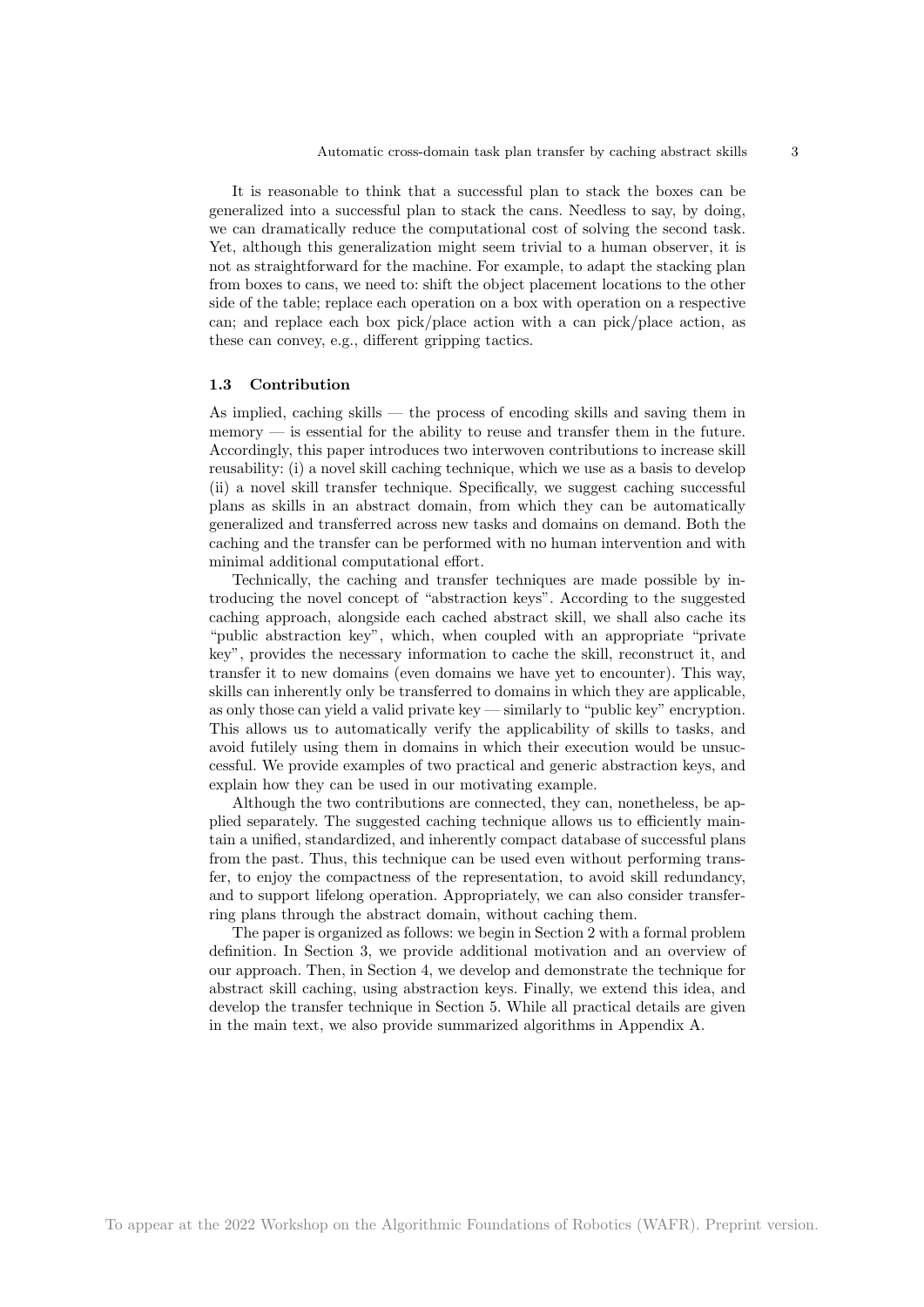#### 1.4 Related work

To the best of our knowledge, this is the first work to specifically address the scalability and compactness of skill caching in the context of robotic planning. On the other hand, the notions of skill transfer and domain abstraction have been examined extensively by the robotics and AI planning communities.

The problem of skill transfer is most often considered in the context of skill transfer learning, or the closely related concepts of imitation learning, and behavior cloning [6,7,8]. In that problem, we try to learn a policy or plan components from demonstrations of an expert, which operates according to a hidden policy. This problem is essentially different than the one we consider here — we do not construct skills from (multiple) observations, but from other known skills, whether in our domain or another. That problem also inherently involves human intervention, something we explicitly wish to avoid. Further, the learned transfer functions in that case are coupled with the specific task and domain; this is in contrast to our abstraction-based transfer technique, which can be used to transfer each skill across multiple domains and tasks. As mentioned, utilization of past planning experience is mostly prominent in continuous planning domains, which are not the ones we consider here. Another related problem is domain adaptation [9], in which one tries to generalize knowledge from one domain to another. This adaptation, however, typically relates to machine learning problems, such as classification and regression, and not planning.

Abstraction is a widely used tool for solving task and motion planning problems, especially when considering continuous or large domains [10,11,12]. By imposing abstraction on a planning domain, a planning problem can be efficiently solved in a hierarchical fashion; i.e., by finding a high-level plan in the abstract domain, and, based on this plan, infer a compliant low-level plan in the robot domain. This way, we can exploit the abstract plan to induce additional constraints on the original planning domain, and, by such, restrict the search there, and improve its efficiency. Yet, our usage of abstraction is different, as we do not actively plan in the abstract domain; instead, we only use the abstract domain to represent a given plan in a compact and generalizable way. Further, hierarchical planning usually requires predefining an abstraction of the entire planning domain; in contrast, our plan abstractions are chosen dynamically based on the skill at hand, operate locally in the domain, and are invertible. Some recent works [13,14] propose finding transferable plans by planning in a "latent space", which conveys, essentially, a learned abstraction of the planning domain. Not only our abstraction is symbolically defined, and requires no learning, but also, as mentioned, we do not care to plan in the abstract domain. Similarly to us, other works [15,16] also take advantage of dynamically chosen abstraction for efficient policy synthesis. These approaches, however, consider specific planning domains, and do not use the abstraction for transfer.

Finally, we should also mention that, in the context of reinforcement learning and Markov decision process, abstraction selection is an integral part in improving the accuracy of skill learning (see, e.g., [17]); this is, of course, a vastly different context than the classical planning scenario we consider here.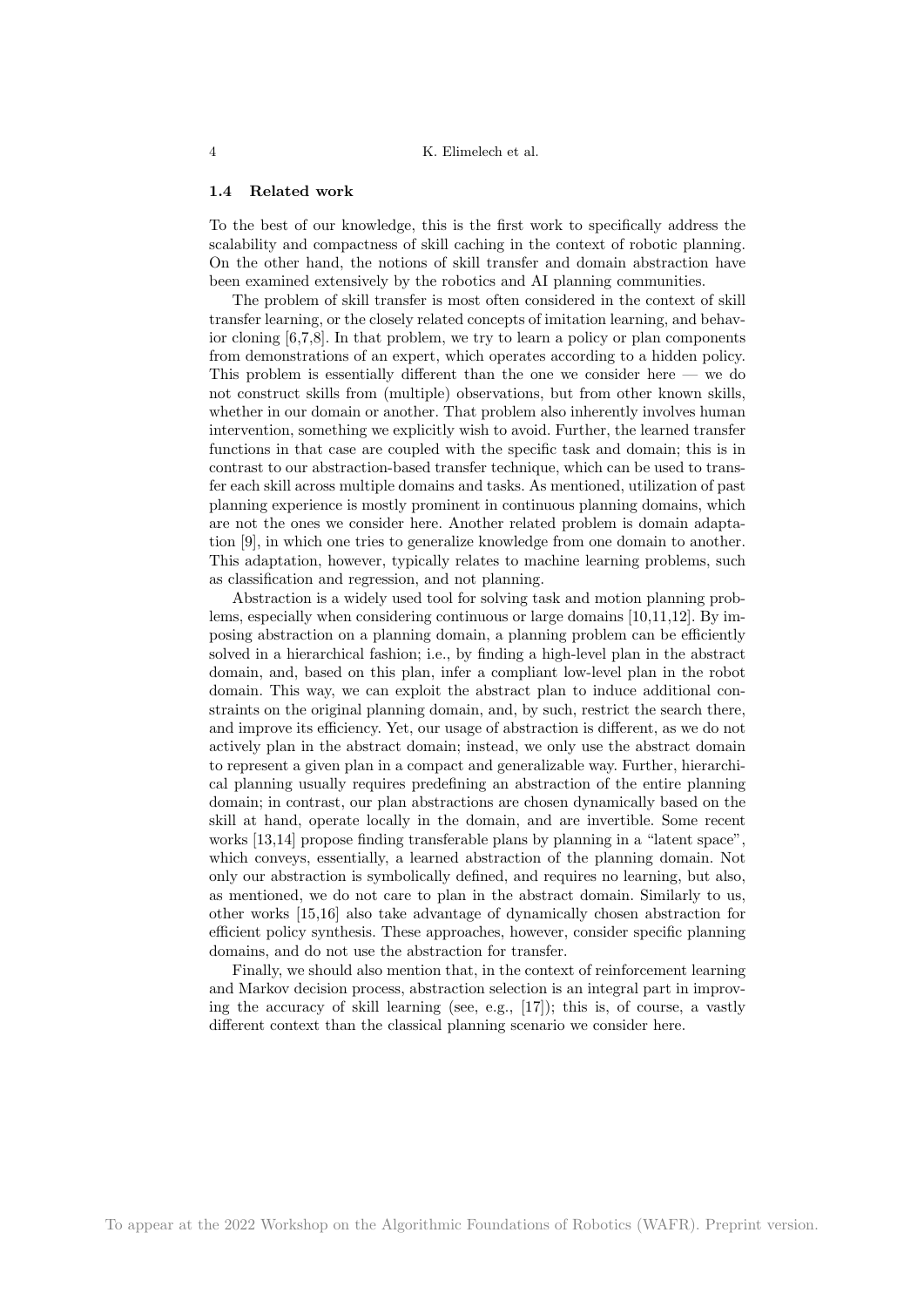## 2 Problem definition

Let us begin by formally defining task planning domains.

**Definition 1.** A task planning domain  $D \doteq (\mathcal{S}, \mathcal{A}, \mathcal{T})$  is comprised of a state space S (continuous or discrete), an action space A, and a set  $\mathcal{T} \subseteq \mathcal{S} \times \mathcal{A} \times \mathcal{S}$ of discrete transitions. Transitions in the domain are deterministic, meaning,  $\forall (\mathbf{S}, a, \mathbf{S}') \in \mathcal{T}, \exists \mathbf{S}'' \in \mathcal{S}, \text{ such that } (\mathbf{S}, a, \mathbf{S}'') \in \mathcal{T}.$  An execution  $\mathbf{E}$  is a sequence of alternating states and actions, i.e.,

$$
\boldsymbol{E} \doteq (\boldsymbol{S}_0, a_1, \boldsymbol{S}_1, a_2, \dots, a_n, \boldsymbol{S}_n). \tag{1}
$$

The execution **E** is feasible in the domain if  $\forall i \in \{1, ..., n\}$ ,  $(\mathbf{S}_{i-1}, a_i, \mathbf{S}_i) \in \mathcal{T}$ . In that case, we say that **E** is induced by the action sequence  $(a_1, \ldots, a_n)$ .

From now on, we will refer to a task planning domain simply as a "domain". A task can be thought of as a collection of constraints on states and/or actions of a future execution. Such constraints can specify, e.g., to reach or globally avoid certain regions, or convey temporal, or cost-related requirements. For a given task, we care to find a plan (i.e., a sequence of actions), to be applied from the current state, whose execution is feasible in the domain and satisfies the task constraints. For the simplicity of presentation, we focus here on "classical tasks", which only require us to reach a specified goal state. We formally define the "classical task planning" problem as follows:

**Definition 2.** A classical task planning problem  $P = (D, S_{start}, S_{goal})$  is comprised of a domain D, a start state  $S_{start} \in S$ , and a goal state  $S_{goal} \in S$ . To solve P, we seek a plan, i.e., a sequence of actions  $(a_1, \ldots, a_n) \in \mathcal{A}^n$ , that, when applied from  $S_{start}$ , induces a feasible execution in D that terminates at  $S_{goal}$ . A successful plan that solves P is referred to here as a skill.

To be able to reuse a skill, e.g., if the task is expected to repeat in the future, it surely must be cached in memory. Hence, assume we previously found and cached a skill that solves a planning problem  $P$ , and now wish to solve another problem P'. The planning domains of the two problems may be equal, but, to not impose any restrictions, we shall assume each task is defined in its own domain. To avoid solving  $P'$  from scratch, and potentially reduce the computational cost of its solution, we can attempt to perform skill transfer between the problems.

Definition 3. Consider a skill κ, which solves a planning problem  $P = (D, S_{start}, S_{goal})$ . Also consider another problem  $P' = (D', S'_{start}, S'_{goal})$ , for which we seek a solution. A transfer function between domains D and  $\dot{D}'$  is a function of the form

$$
transfer-D-to-D': \{plans \ in \ D\} \rightarrow \{plans \ in \ D'\}.
$$
 (2)

We say that skill transfer between the problems can be performed successfully, if we can find such a transfer function, such that

$$
transfer-D-to-D'(\kappa) = \kappa'
$$
\n(3)

is a solution of  $P'$ .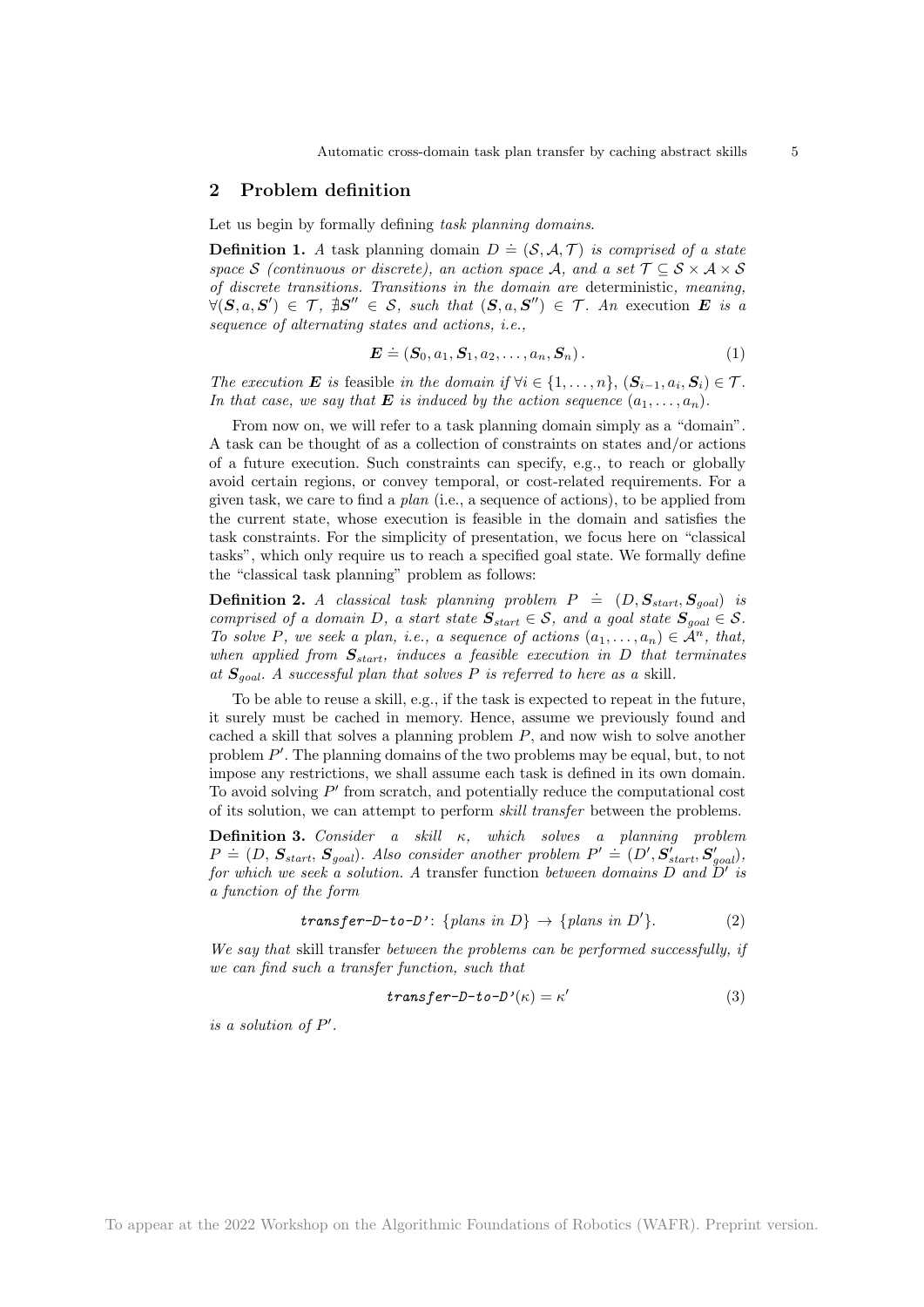The objective of this work is to develop a systematic, automatable, and scalable technique to perform such transfer. This technique should also be generic, i.e., not coupled with any specific task or domain.

## 3 Scalable skill transfer through an abstract domain

We now wish to examine the scalability of the skill transfer problem; thus, assume more generally that we care to transfer multiple skills across multiple planning problems in multiple domains.

As mentioned, a necessary step to allow future skill transfer is caching skills upon discovery. When considering planning problems across multiple domains, we shall essentially maintain a separate skill cache for each domain, according to the planning problems we previously solved in it. Hence, to take advantage of transfer when solving a new task, we would have to access the skill cache of every domain, query it for potentially relevant skills, and attempt to transfer them, by finding and applying appropriate transfer functions. If a transfer of a skill is successful, we shall cache a copy of it as a new skill in the destination domain. Unfortunately, this naive approach not only scales poorly, and leads to computational and memory redundancy, but also leads to an undesirable explicit coupling between the domains. This scenario is demonstrated in Fig. 2a.



Fig. 2: Skill (plan) transfer across domains: (a) without a central domain; (b) with a central domain; (c) with an abstract central domain. In green — known domains; in gray — unseen domains; arrows represent skill transfer functions between the domains.

Addressing the previous concerns, we wish to offer a preferable approach for skill transfer, by altering the basic skill caching procedure. Specifically, instead of caching skills as plans in their original domain, we suggest to transfer them upon discovery to a new and "central" domain, and cache them as skills there; this way, we can maintain a unified and standardized skill cache, and avoid the explicit coupling between domains. This idea is demonstrated in Figure 2b.

With this approach, skill transfer is performed in two independent stages: (i) on each successful task planning, the discovered plan is mapped to a plan in (i.e., transferred to) a central domain, and cached there as a skill, for future use; (ii) on demand, we may access the skills previously cached in the central cache,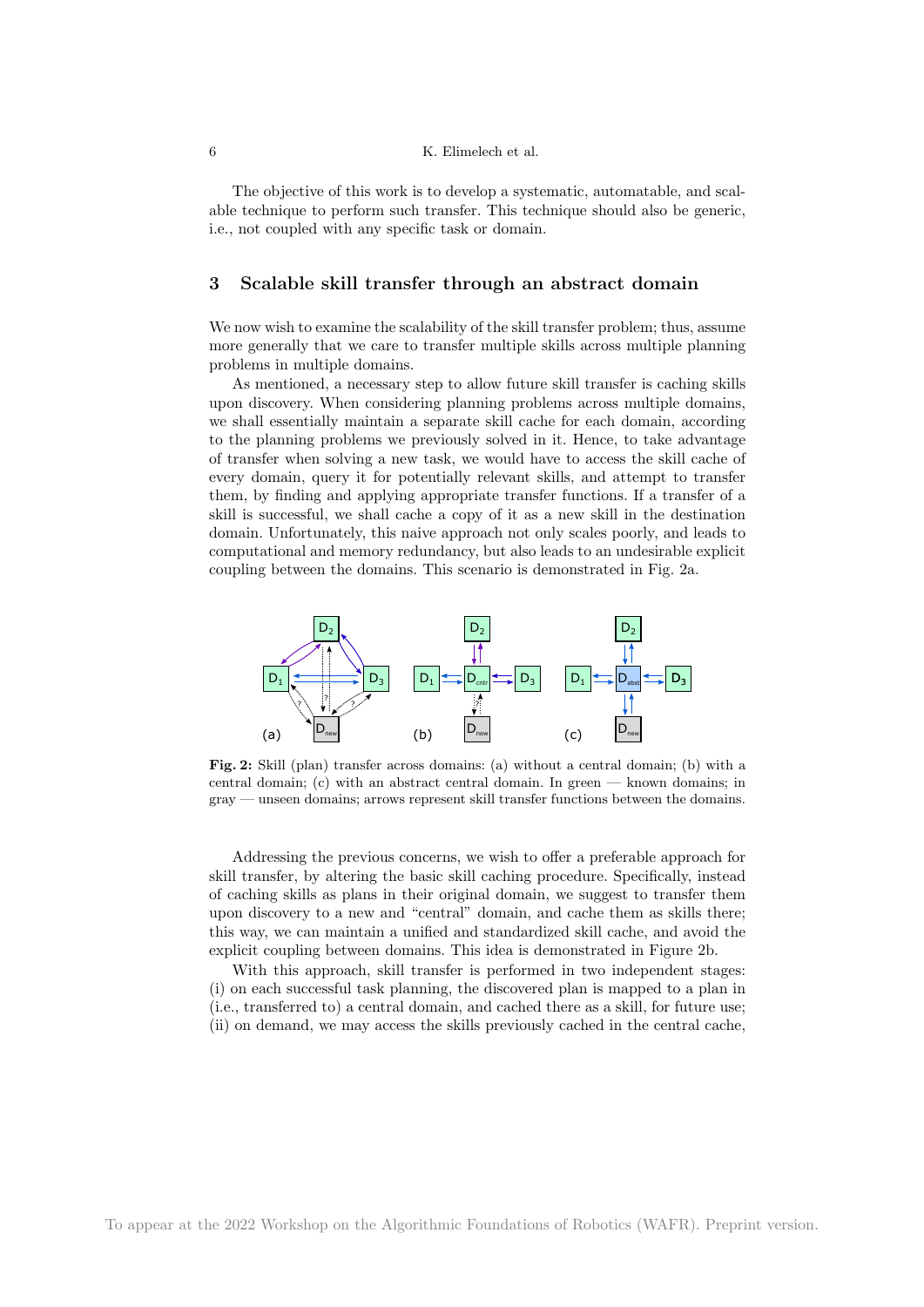examine and transfer them to new domains, to solve new planning problems. Accordingly, the skill transfer process can be presented using two functions

$$
transfer-D-to-Dcenter: {plans in D} \rightarrow {plans in Dcenter}, \t(4)
$$

$$
transfer-D_{center}-to-D': \{plans in D_{center}\} \rightarrow \{plans in D'\},\tag{5}
$$

such that

$$
\text{transfer-D-to-D}_{\text{center}}(\kappa) = \kappa_{\text{center}},\tag{6}
$$

$$
\text{transfer-D}_{\text{center}}\text{-}\text{to-D}'(\kappa_{\text{center}}) = \kappa'.\tag{7}
$$

Despite the clear advantages of decoupling the domains and avoiding skill redundancy, reliance on this approach also introduces new challenges, as (i) finding a central caching domain is not trivial, especially when considering infinite domains; (ii) transfer through an arbitrary domain might compromise the generalizability of skills, or jeopardize the potential feasibility of transferred skills in new domains; (iii) we would still need to infer transfer functions between every domain to the central domain.

As we shall demonstrate ahead, all these challenges can be mitigated with a "smart" definition of the central caching domain. Specifically, there is no need to predefine the central domain explicitly; instead, we can let each skill that we wish to transfer to dynamically determine the domain it should be cached in (answering challenge (i)). Further, by choosing an abstract central domain, skills can be cached compactly, while still allowing lossless reconstruction into their original domain, and intuitive transfer into new domains (answering challenge (ii)). This choice will also allow us to rely on a unified pair of transfer functions (4)-(5) for each skill, instead of having to infer them for each new domain separately (answering challenge (iii)). These benefits are demonstrated in Figure 2c.

In the following sections we formulate these ideas, and provide a structured and automatable technique to define such a central abstract domain, and use it for skill transfer.

## 4 Skill abstraction and caching

Let us now develop the first step in our transfer approach: transferring skills to an abstract domain. Thus, assume we acquired a skill (i.e., found a successful plan)  $\kappa \doteq (a_1, \ldots, a_n)$ , which solves the planning problem  $P \doteq (D, S_0, S_n)$ , and let  $\boldsymbol{E}$  mark the execution induced by this skill in domain  $D$ , as defined in (1).

#### 4.1 Representing transferable skills as traces of states

To transfer this skill to a new domain, a typical transfer approach might suggest to translate the sequence of actions to the new context. Yet, we recognize that while mapping between state spaces is often intuitive, mapping between action spaces, without compromising the state connectivity, is nontrivial. In relation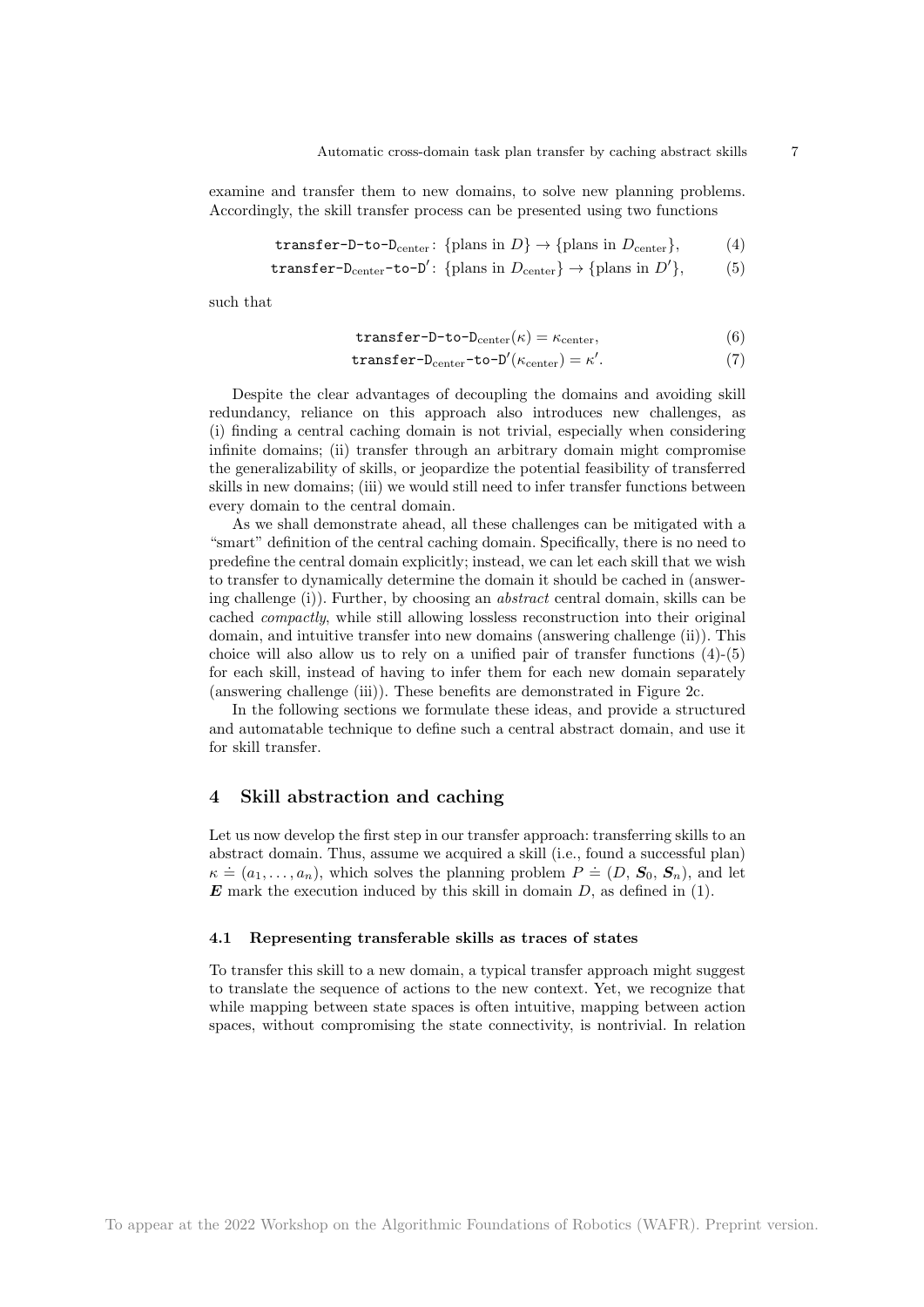to our specific technique, defining a (reconstructable) action abstraction is even less trivial. This implies that, with a typical transfer approach, we would only be able to transfer skills across domains which share the same (or a very similar) action space. We surely do not want to limited by such a constraint. Also, even if such action transfer can be performed successfully, this approach would make it challenging to automatically determine skill applicability to new tasks, without performing explicit action evaluation.

Thus, unlike standard caching and transfer approaches, we suggest here to represent the skill using the trace of states from its execution, and focus on transferring *it* into new domains. We mark this trace as  $\mathfrak{S}(E) \doteq (S_0, \ldots, S_n)$ . As we learn ahead, this choice of state-based skill representation is essential to allow automated and wide skill generalization and transfer to unseen contexts. By doing so, for a transfer to be successful, we only care for the transferred states to maintain their connectivity from the original domain, and do not need to care for the semantics of actions in other domains. Each domain we transfer a skill to may independently recover the sequence of actions that connect the transferred state trace in it. Unless specified otherwise, from now on, when referring to the "skill's trace", we refer to  $\mathfrak{S}(E)$ .

## 4.2 Abstraction keys

As suggested before, we wish to transfer the skill's trace to an abstract domain. As a baseline, we demand from our abstraction mechanism to allow perfect reconstruction of the skill's original trace. We also want the abstract skill's representation to be at least as compact as the original trace, to maintain memory efficiency. These objectives can be achieved by finding a pair of inverse functions

$$
\text{project}: \, \mathcal{S} \to \varXi,\tag{8}
$$

$$
\text{reconst}: \ \varXi \to \mathcal{S}, \tag{9}
$$

such that

$$
\dim(\varXi) \le \dim(\mathcal{S}),\tag{10}
$$

$$
\texttt{reconst}\left(\texttt{project}\left(\bm{S}\right)\right) = \bm{S}, \quad \forall \bm{S} \in \mathfrak{S}\left(\bm{E}\right). \tag{11}
$$

These functions represent state "projection" and "reconstruction", respectively. The first condition (in (10)) verifies that the selected projection function maps each state to a more compact representation. The second condition (in (11)) verifies that the reconstruction from each projected state is lossless.

Such functions allow us to efficiently represent a skill's trace  $(\mathbf{S}_0, \ldots, \mathbf{S}_n)$ using the compact state projections:

$$
\texttt{project}\left(\pmb{S}_0,\ldots,\pmb{S}_n\right) \doteq \left(\texttt{project}\left(\pmb{S}_0\right),\ldots,\texttt{project}\left(\pmb{S}_n\right)\right) = \left(\pmb{\xi}_0,\ldots,\pmb{\xi}_n\right). \tag{12}
$$

Later, the original trace can be reconstructed on demand by applying the reconstruction function:

$$
\texttt{reconst}\left(\pmb{\xi}_0,\ldots,\pmb{\xi}_n\right) \doteq \left(\texttt{reconst}\left(\pmb{\xi}_1\right),\ldots,\texttt{reconst}\left(\pmb{\xi}_n\right)\right) = \left(\pmb{S}_0,\ldots,\pmb{S}_n\right). \tag{13}
$$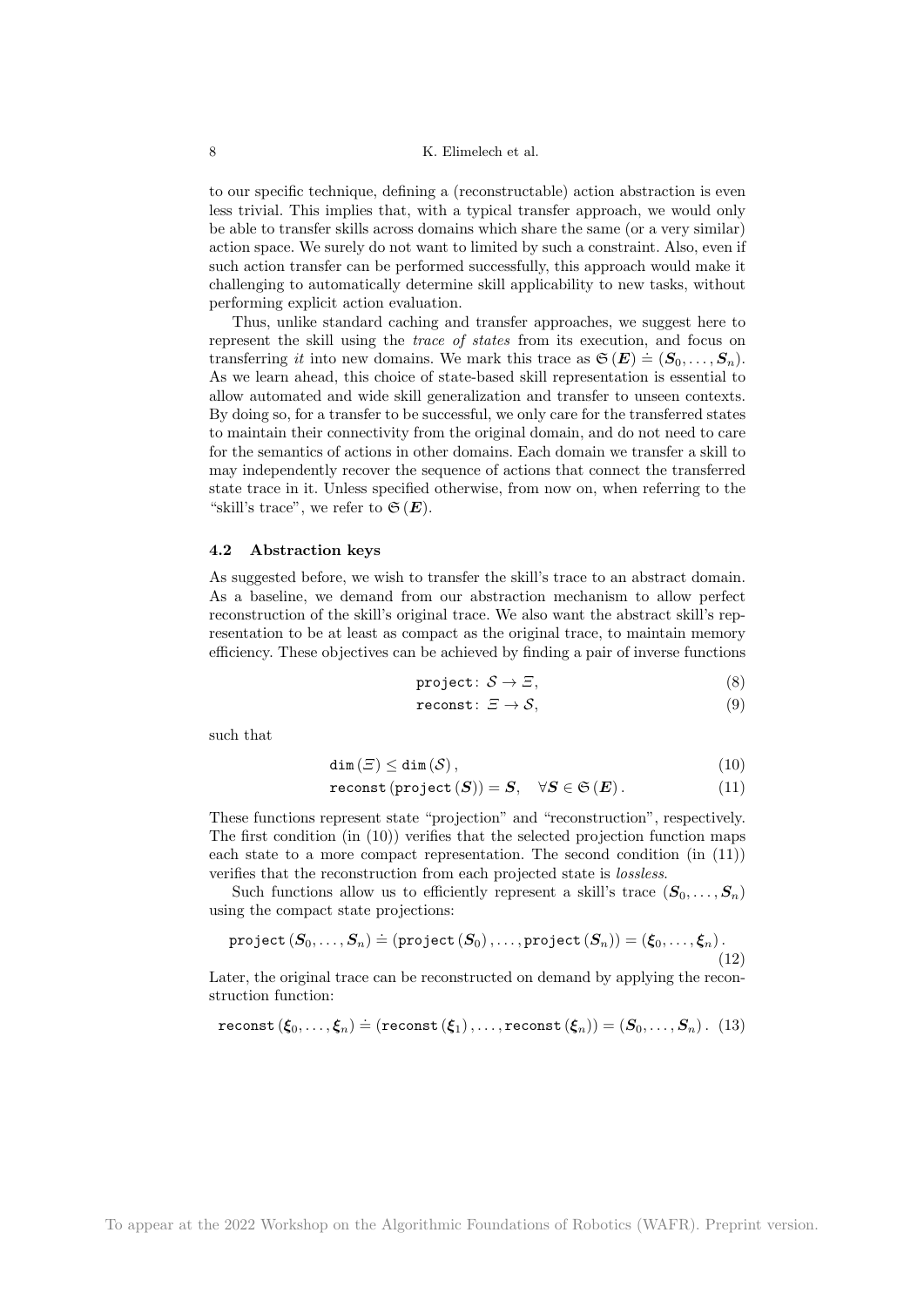Since  $\Xi$  is a projection of the original domain's state space, it can be considered an *abstract state space*. The projected trace can hence inherently represent a skill in an abstract domain  $D_{\text{abstract}} = (\Xi, A_{\text{abstract}}, \tau_{\text{abstract}})$ , where the action and transition sets simply reflect abstract actions connecting the consecutive states in the trace, i.e.,  $A_{\text{abstract}} = {\alpha_i}_{i=1}^n$ , and  $\tau_{\text{abstract}} = {\{\zeta_{i-1}, \alpha_i, \zeta_i\}}_{i=1}^n$ . We hence refer to such pair of functions as an *abstraction key*. A skill can potentially be abstracted using different such keys, and the same key can be applied to different skills. The choice of key implicitly determines the abstract domain the skill's trace is transferred to, while the "skill transfer function" (defined in (4)) is implied by the key's projection function.

#### 4.3 Parametric abstraction keys

Searching directly for compatible abstraction keys in order to perform the skill transfer is not computationally practical. Hence, instead, we suggest to examine a collection of predefined parametric abstraction keys

$$
\text{project}_p: \mathcal{S} \to \Xi,\tag{14}
$$

$$
\text{reconst}_p: \ \varXi \to \mathcal{S},\tag{15}
$$

and look for an appropriate parameter value to transfer our skill of interest.

Intuitively, we can consider every parametric key to operate on a property of the input state (e.g., "location" or "type of object"), and the parameter  $p$ to reference a specific value of this property (e.g., "on the table" or "box"). This reference can be "removed" from the state with the projection function, and "incorporated back" into it with the reconstruction function. Naturally, the definition of the parametric key should also specify the valid values for  $p$ ("the parameter space") that these functions can handle. The parameter space is generally defined in relation to the input state; we mark the parameter space, for an input state  $S \in \mathcal{S}$ , as  $\mathcal{P}_\mathbf{S}$ .

To project and cache a skill's trace with a certain parametric key, we need to find a *single* parameter value  $p$ , which can be used to project *all* states in the trace; together, the parametric functions and the valid choice of parameter, convey an abstraction key for the skill. More specifically, since the parametric functions are known to all and predefined, we can say that they convey a public abstraction key for traces from the state space.

**Definition 4.** Considering a state space S, a public abstraction key  $PubKey =$  $(\texttt{project}_p, \texttt{reconst}_p, \mathcal{P}_S)$  is comprised of a state projection function  $\texttt{project}_p,$ as defined in (14); a state reconstruction function  $\mathbf{reconst}_p$ , as defined in (15); and the state-dependent parameter space  $\mathcal{P}_\mathbf{S}$ , such that  $p \in \mathcal{P}_\mathbf{S}$ .

The parameter value, which is derived from and for the specific skill, represents the skill's private abstraction key.

**Definition 5.** Consider a skill with state trace  $\mathfrak{S}(E)$ , and a public abstrac-**Definition 3.** Constant a state water state  $\mathcal{L}(\mathbf{Z})$ , and a patter choice positive tion key PubKey  $= (\text{project}_p, \text{reconst}_p, \mathcal{P}_S)$ . A parameter choice p is a valid private abstraction key for this skill, if

$$
\forall S \in \mathfrak{S}(E), \quad p \in \mathcal{P}_S \quad and \quad \text{reconst}_p \left( \text{project}_p(S) \right) = S. \tag{16}
$$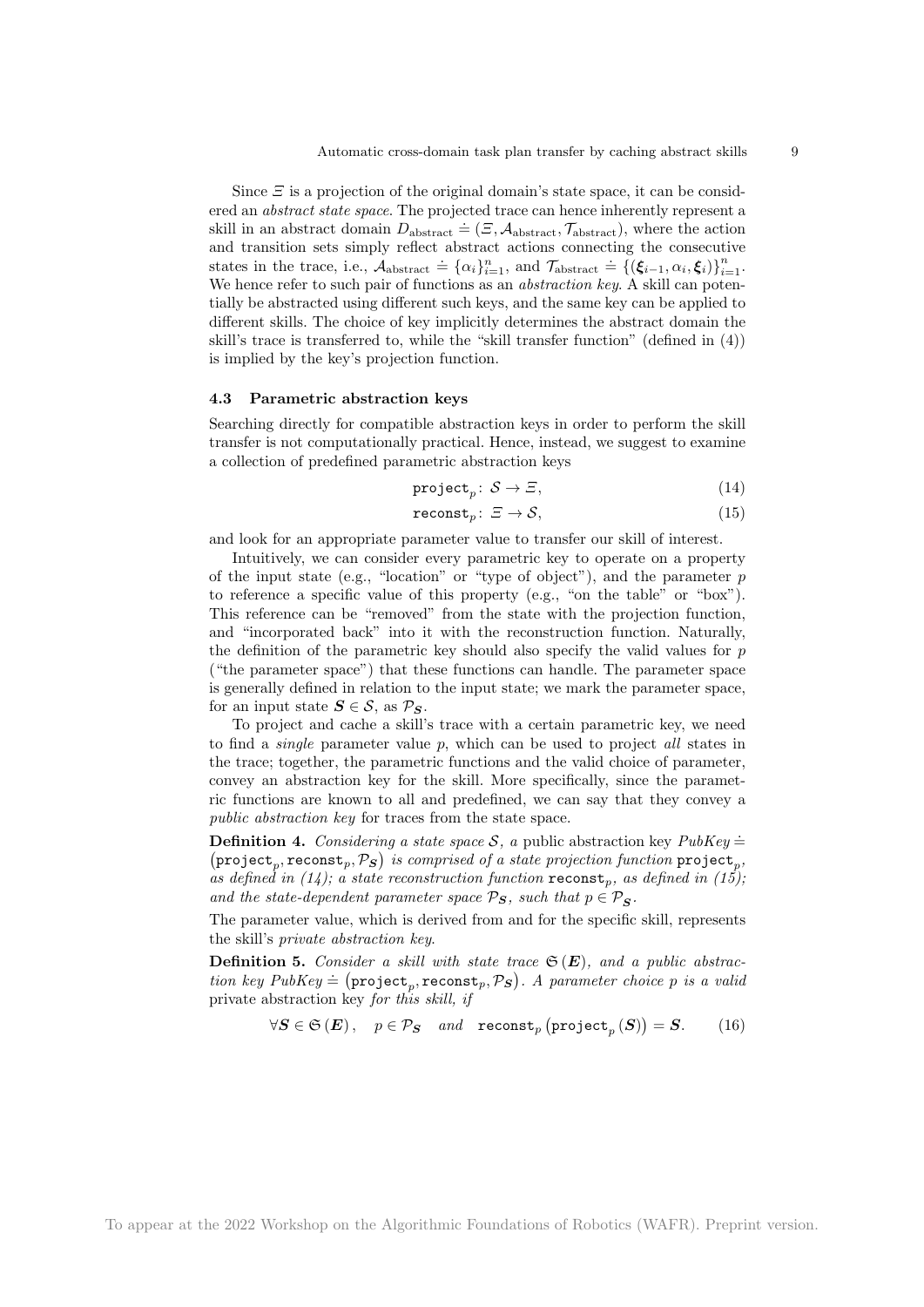#### 4.4 Abstract skill caching

If a valid combination of a public and private key exists, we can use it to transfer (i.e., project the trace of) the skill into the key-imposed abstract domain  $D_{\text{abstract}}$ , where it can be cached. We refer to the skill represented by this abstract state trace  $\texttt{project}_p\left(\mathfrak{S}\left(\bm{E}\right)\right)$  in that abstract domain, alongside its abstraction key, as an *abstract skill*. In fact, as we later show in Section 5, to allow future transfer of the abstract skill into new domains, or reconstruction of the original skill, it is sufficient to cache only its public key with the abstract state trace. Nonetheless, we can always cache also the original action trace, and/or the private key, to be used as reference. The caching approach is later summarized in Algorithm 1 in Appendix A.

We note that, for a certain skill, there could be multiple valid key combinations. In that case, the choice of keys might affect the compactness of the cached abstract skill. Surely, we would always prefer the key that achieves the most compact representation. As a rule of thumb, more information contained in the private key reflects a more compact abstract trace (and, by such, a higher generalization potential); this will be demonstrated in the exemplary abstraction keys, to be given next.

#### 4.5 Exemplary abstraction key: attention

This parametric abstraction key allows us to focus our attention only on a subset of  $m$  state variables, while exporting the remainder to the parameter  $p$ . The parameter space of a state vector  $S$  is hence defined as

$$
\mathcal{P}_{\mathbf{S}} \doteq \{ (m \text{ variable indexes, value of other variables}) \}
$$

$$
\equiv \{ (\mathcal{I}, \mathbf{S}[\neg \mathcal{I}]) \mid \mathcal{I} \subseteq \{1, \dots, |\mathbf{S}|\}, |\mathcal{I}| = m, \neg \mathcal{I} \doteq \{1, \dots, |\mathbf{S}|\} \setminus \mathcal{I} \}, \quad (17)
$$

where  $x[y]$  marks the y-th element of x. Each parameter  $p \in \mathcal{P}_S$  is comprised of two components: a set containing the indexes of the  $m$  state variables on which we want to put attention (to be used by the projection function); and the value of the remainder  $|\mathbf{S}| - m$  state variables (to allow reconstruction).



Fig. 3: Transferring plans across domains using "attention".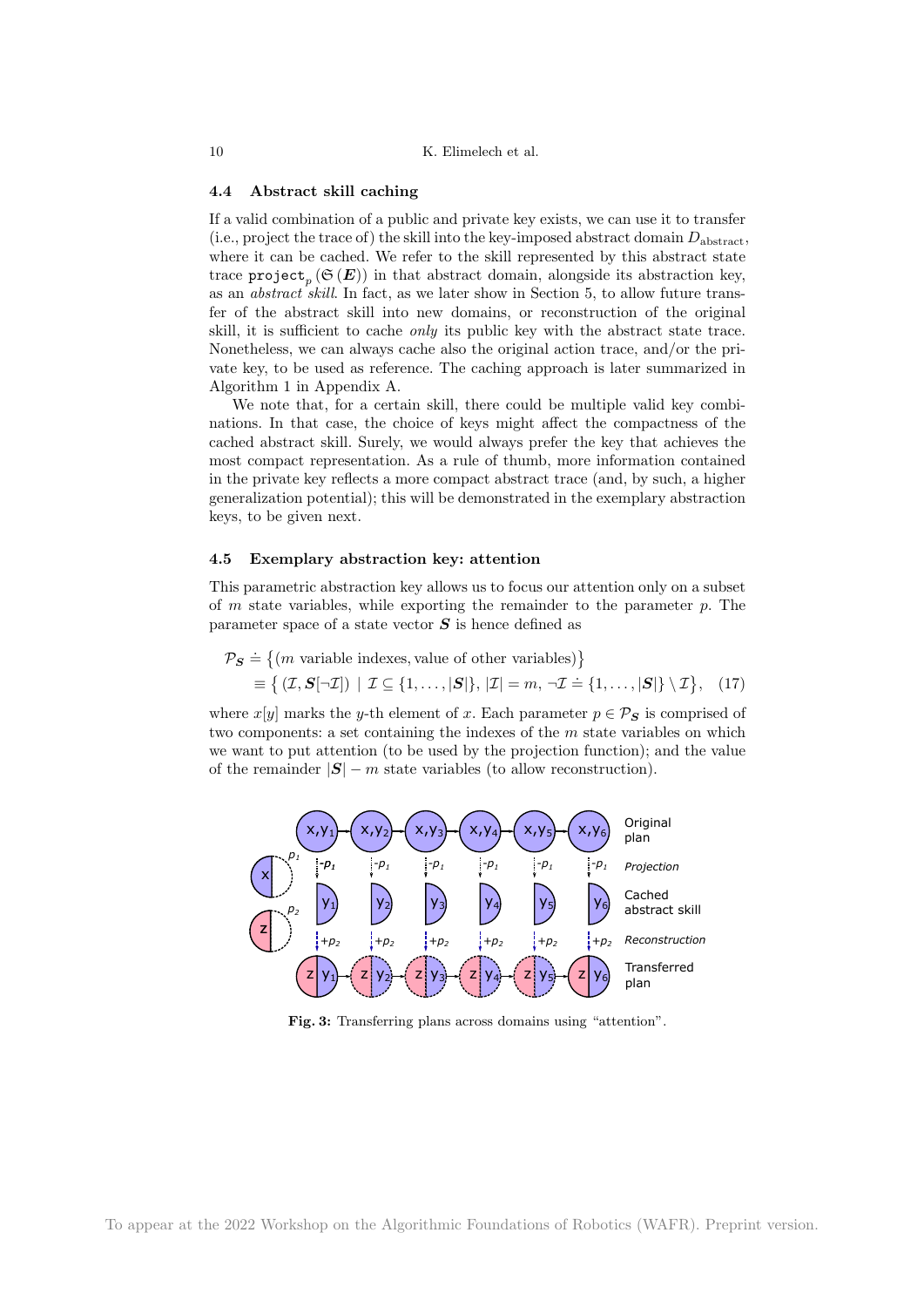Accordingly, the projection and reconstruction functions are defined as:

 $m$ -atten-project $_p(S) = S[\mathcal{I}],$ (18)

m-atten-reconst<sub>p</sub> ( $\xi$ ) = S, such that  $S[\mathcal{I}] \leftarrow \xi \wedge S[\neg \mathcal{I}] \leftarrow values$ , (19)

where  $\mathcal{I} \doteq p[1], \text{values} \doteq p[2].$ 

We recall that to project a skill's trace  $\mathfrak{S}(E)$  using a parametric key, we should use the same parameter value for all states. Thus, a parameter choice  $p = (\mathcal{I}, \mathcal{S}[\neg \mathcal{I}])$  would be valid as a private key if and only if  $\mathcal{S}[\neg \mathcal{I}]$  (the value of the state variables with indexes  $\neg \mathcal{I}$ ) remains constant  $\forall S \in \mathfrak{S}(\mathbf{E})$ . This means that, practically, this parametric key is used to compactly cache a skill's state trace as a trace of "smaller" states, containing only the state variables which are affected by the skill; the "constant variables", which repeat in every state without changing their values, can be exported to the skill's private key.

This key is hence useful for abstraction and transfer of "local skills", which are comprised of actions that present spatial locality, and only affect a small subset of the state variables. This is often the case in robotic domains, as evident, in the manipulation domain provided in the introduction; there, re-positioning of an object is a local skill, as it does not affect the positions of the other objects. A visualization of this key is provided in Figure 3.

#### 4.6 Exemplary abstraction key: symbol stripping

This parametric abstraction key allows us to focus on function over form, by extracting the repeating symbols from states in the state trace. As far as this paper is concerned, a symbol may be a certain (often categorical) value val, assigned to a state variable  $s_i$ , or a sequence of m such values  $(val_1, \ldots, val_m)$ , assigned respectively to a sequence of variables  $(s_i, \ldots, s_{i+m-1})$  in the state vector. The parameter space of  $S$  is hence defined as

$$
\mathcal{P}_{\mathcal{S}} \doteq \{\text{symbols of length } m \text{ that appear in } \mathcal{S}\}\
$$

$$
\equiv \{ (\mathcal{S}[i], \dots, \mathcal{S}[i+m-1]) \mid i \in \{1, \dots, |\mathcal{S}| - m + 1 \}\}. \tag{20}
$$



Fig. 4: Transferring plans across domains using "symbol stripping".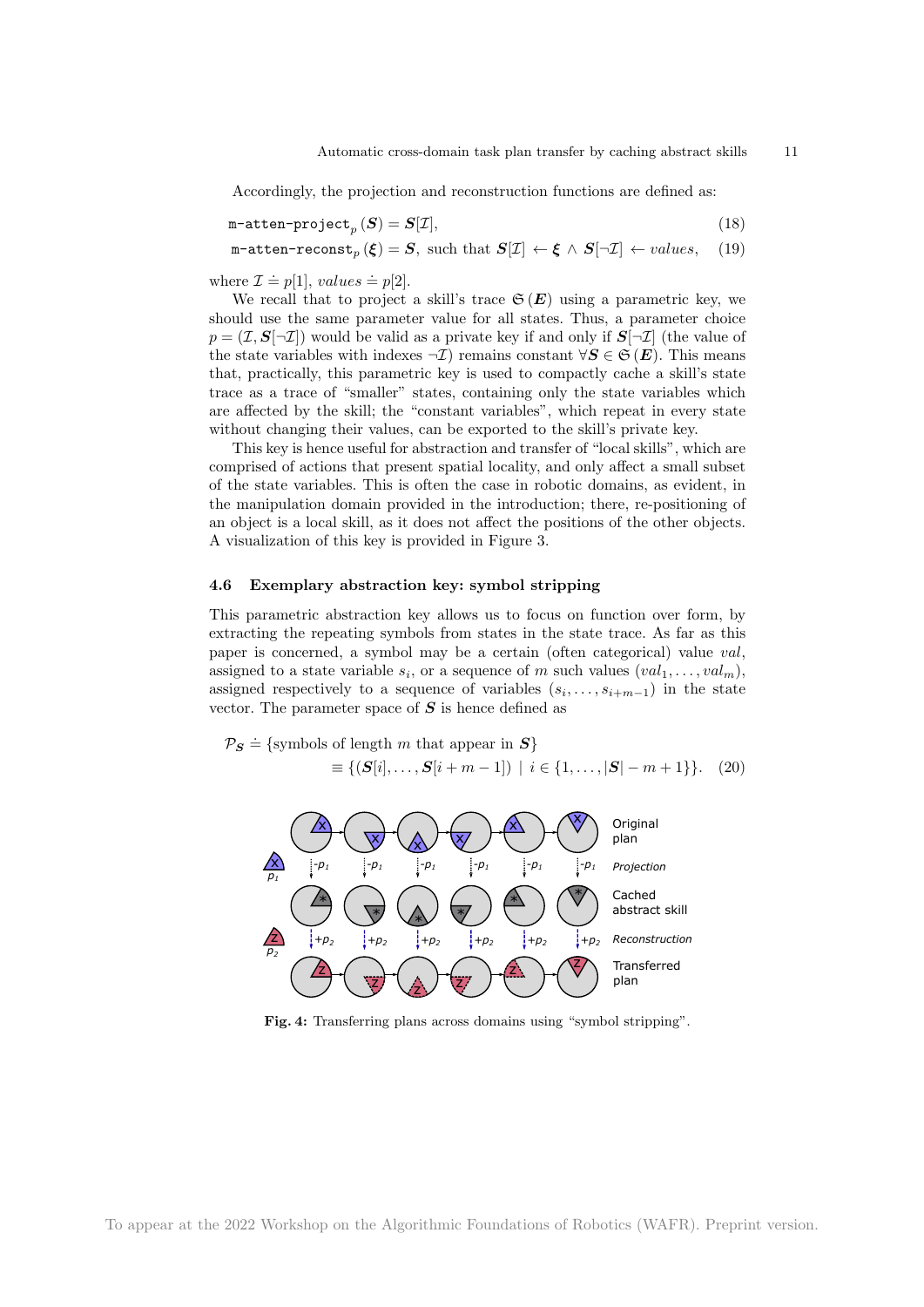On projection, we can "strip" a state from a chosen symbol  $p \in \mathcal{P}_S$ , by replacing all of its appearances with "placeholders". Later, on reconstruction, we shall simply repopulate those placeholders with  $p$ .

Accordingly, the projection and reconstruction functions are defined as:

m-symb-project<sub>p</sub> (S) = replace each instance of p in S with  $*,$  (21)

m-symb-reconst<sub>p</sub> (
$$
\xi
$$
) = replace each instance of \* in  $\xi$  with p. (22)

We again recall that to project a skill's trace  $\mathfrak{S}(E)$ , we require the same parameter value for all states. Thus, a parameter choice p would be valid as a private key if and only if p is a symbol that appears in all states in  $\mathfrak{S}(E)$ . This key is hence also relevant to the manipulation domain provided in the introduction; there, it can be used to cache an object stacking plan, with no explicit reference to the specific object type. A visualization of this key is provided in Figure 4.

We note that while both "symbol striping" and "attention" are useful abstraction keys when there are values that repeat in each state in the trace, each of them is used for different scenarios. "Symbol stripping" requires the values to appear in (the same) sequence, though this sequence may appear in a different index in each state; "attention" does not require the values to appear in sequence, though their index in each state must be fixed.

## 5 Abstract skill reconstruction and transfer

After establishing the skill abstraction process, we are ready to explain the second step in our approach: transferring a cached abstract skill to a new domain.

Thus, consider an abstract skill represented by the state trace  $(\xi_0, \ldots, \xi_n)$ , and cached using a public key  $(\texttt{project}_p, \texttt{reconst}_p, \mathcal{P}_s)$ , and a private key  $\hat{p}$ . We are now interested in transferring this abstract skill into a new domain  $D$ , in order to solve a new ("classical") task planning problem  $P = (D, S<sub>start</sub>, S<sub>goal</sub>)$ . Our parametric abstraction approach provides us with a structured and straightforward method to perform such transfer — by looking for a new private key p that allows appropriate reconstruction of the abstract skill for P.

#### 5.1 Abstract skill applicability

Of course, not always an appropriate private key  $p$  for such reconstruction exists. If we can reconstruct the abstract skill's trace into a trace in  $D$  that matches  $P$ , we say that the abstract skill is *applicable* to the problem.

**Definition 6.** Consider an abstract skill represented by a state trace  $(\xi_0, \ldots, \xi_n)$ , which was cached with a public key  $(\text{project}_p, \text{reconst}_p, \mathcal{P}_s)$ . The skill is applicable to the "classical" task planning problem  $P = (D, S_{start}, S_{goal})$ , if exists a private key  $p \in \mathcal{P}_{\mathbf{S}_{start}} \cap \mathcal{P}_{\mathbf{S}_{goal}}$  such that

$$
\text{project}_p(S_{start}, S_{goal}) = (\xi_0, \xi_n) \text{ or } \text{reconst}_p(\xi_0, \xi_n) = (S_{start}, S_{goal}). \tag{23}
$$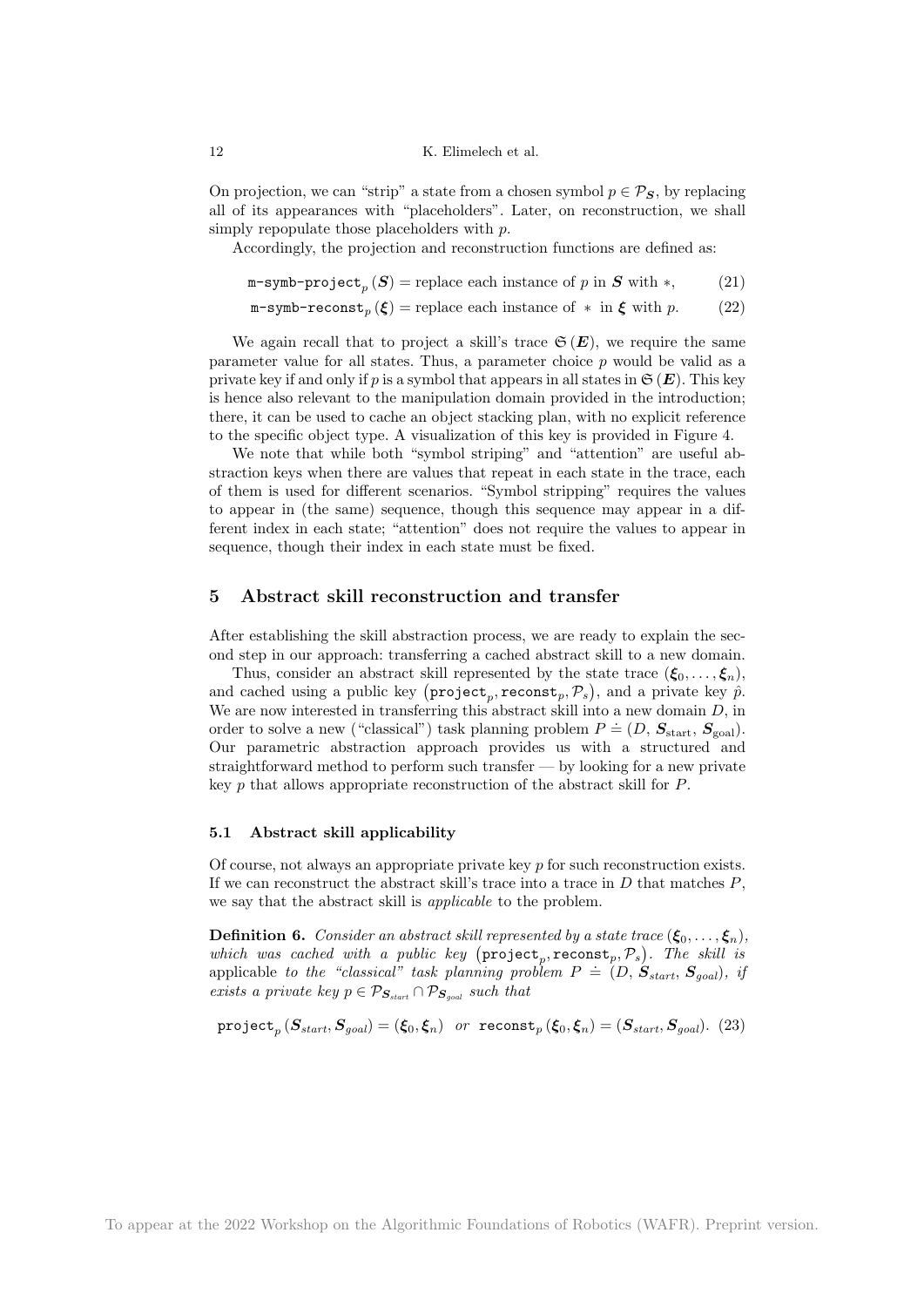

Fig. 5: Skill applicability test.

Meaning, to determine applicability with this type of tasks, we only need to examine the mapping between the first and last states of the skill's trace, and the start and goal states of the planning problem. Accordingly, the skill is inapplicable to the task if: (i)  $S_{\text{start}}$  cannot be projected to  $\xi_0$ , using any choice of parameter, and/or  $S_{\text{goal}}$  cannot be projected to  $\xi_n$ , using any choice of parameter; or (ii)  $S_{\text{start}}$  can be projected to  $\xi_0$ , using a certain parameter, and  $S_{\text{goal}}$  can be projected to  $\xi_n$ , using a certain parameter, but not using the same parameter. This is visualized in Figure 5. Note that for more complex tasks, determining applicability may require examination of the entire trace.

Determining skill applicability As explained, to determine the applicability of a cached abstract skill to the problem, we shall reason about the existence of an appropriate private key  $p$  for skill reconstruction. Conveniently, if such  $p$  exists, it can be automatically derived from the problem specification; in particular, we can use  $S_{\text{start}}$  and  $S_{\text{goal}}$  as anchor states, constraining the parametric mapping.

As we recall, the definition of a public key must specify the parameter space  $\mathcal{P}_S$  (of a state S) for a valid projection. Intuitively, forcing the projection of S to return a specific value  $\xi$  imposes additional constraints on the parameter space; for a certain public key, we can mark the set of valid parameters that transfer between a state  $S$  and an abstract state  $\xi$  as  $\mathcal{P}_S^{\xi}$  ( $\subseteq \mathcal{P}_S$ ). For many such keys, this subset  $\mathcal{P}_{S}^{\xi}$  can be symbolically defined and encoded in the public key as a complementary component, with no additional effort. This claim is evident in the two exemplary keys provided before, in which  $\mathcal{P}_{\mathcal{S}}^{\xi}$  can be easily inferred by imposing an additional constraint on  $P_S$ . I.e., for "attention":

$$
\mathcal{P}_{\mathcal{S}}^{\xi} \doteq \{ (\mathcal{I}, \mathcal{S}_{\neg \mathcal{I}}) \in \mathcal{P}_{\mathcal{S}} \mid \mathcal{S}_{\mathcal{I}} = \xi \};\tag{24}
$$

for "symbol stripping":

$$
\mathcal{P}_{\mathcal{S}}^{\xi} \doteq \{ p \in \mathcal{P}_{\mathcal{S}} \mid p \text{ does not appear in } \xi \}. \tag{25}
$$

If the definition of  $\mathcal{P}_{\mathbf{S}}^{\xi}$  is available for our public key, the applicability test can be performed instantly, by examining if the intersection  $\mathcal{P}_{S_{\text{start}}}^{\xi_0} \cap \mathcal{P}_{S_{\text{goal}}}^{\xi_n}$  is not empty. Otherwise, we can test for applicability by actively searching for an appropriate parameter  $p \in \mathcal{P}_{\mathcal{S}_{start}} \cap \mathcal{P}_{\mathcal{S}_{goal}}$ , which satisfies (23). These steps are summarized in Algorithm 2 in Appendix A.

To appear at the 2022 Workshop on the Algorithmic Foundations of Robotics (WAFR). Preprint version.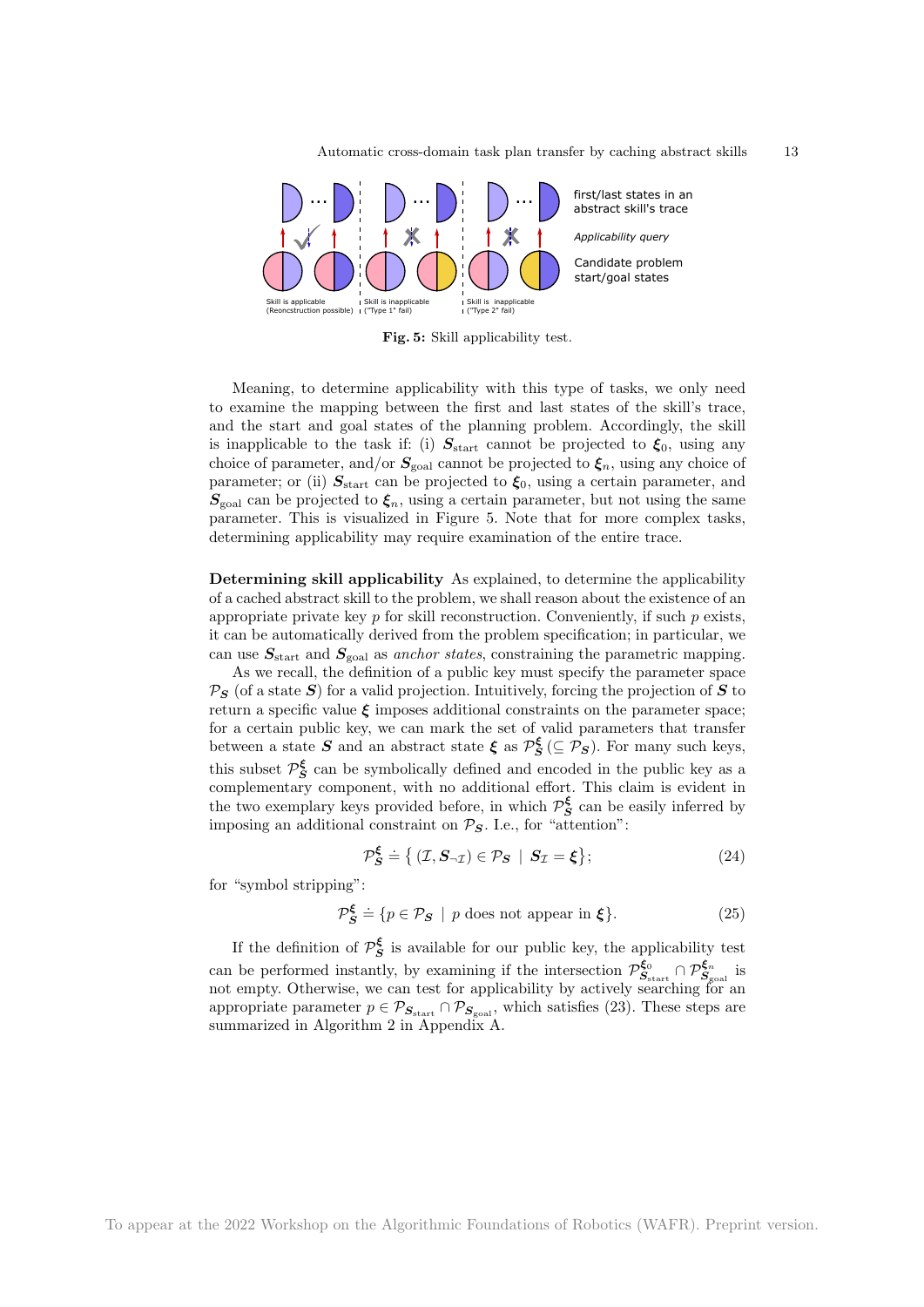#### 5.2 Skill feasibility

If an abstract skill is applicable, we can transfer its trace to the task domain, by reconstructing it using the private key  $p$  we derived from the anchors. To complete the transfer, we need to infer a feasible plan of actions  $(a_1, \ldots, a_n)$ in the task domain, which connect the states in the reconstructed state trace. If all inter-state transitions are feasible, we say that the abstract skill is feasible.

**Definition 7.** Consider a classical planning problem in domain  $D \doteq (\mathcal{S}, \mathcal{A}, \mathcal{T})$ , and a state trace  $(\mathbf{S}_0, \ldots, \mathbf{S}_n)$  in S, reconstructed from an abstract skill's trace. This abstract skill is feasible, if exists a sequence  $(a_1, \ldots, a_n) \subseteq \mathcal{A}^n$  of actions, such that  $(\mathbf{S}_{i-1}, a_i, \mathbf{S}_i) \in \mathcal{T}, \forall i \in \{1, \ldots, n\}.$ 

Again, for the simplicity of this paper, we assume every inter-state transition is realized with a single action in  $D$ . Then, inferring the actions can be easily done, by looking for an action whose preconditions are satisfied by  $S_i$  and the effect is expressed in  $S_{i+1}$ ,  $\forall i$ . More generally, a transition can be realized with a sequence of multiple such actions ("sub-plan"), as to be explored in future work.

#### 5.3 Skill transfer through an abstract domain: recap

We can summarize the suggested skill transfer technique with the following steps: (i) transfer the skill's state trace from its original domain to an abstract domain, by selecting valid public and private keys, and cache it; (ii-a) on demand, transfer the cached skill's trace into any new domain, using the original public key and an alternative private key, derived from the new task specification; (ii-b) infer the actions in that domain to transition across the states in that trace. The steps for transferring the cached skill are summarized in Algorithm 3 in Appendix A.

We can also now confirm the approach advantages, initially suggested in Section 3 and Figure 3. Since we dynamically choose the abstraction keys according to the skill itself, every skill is, in fact, transferred through its own central abstract domain  $D_{\text{abstract}}$ ; this domain, and the transfer function (4) that leads to it, are implicitly determined by the projection function in the abstraction key.

Further, thanks to this parametric abstraction technique, every cached skill, through its public key, inherently defines the single transfer function (5) that allows to transfer it from the abstract domain to any domain in which it is applicable (with a proper choice of private key). Hence, the approach allows us to enjoy skill transfer even across domains we have yet to encounter — with no generalization error, and with no additional effort. This technique inherently verifies that skills can only be reconstructed from the cache by problems for which they are applicable, in a similar way to a "public key" encryption. I.e., if we try to provide the skill's public key with inappropriate anchors, they will be rejected, and we will not be able to to reconstruct the skill. This makes sure we do not futilely consider using them where their execution would be unsuccessful.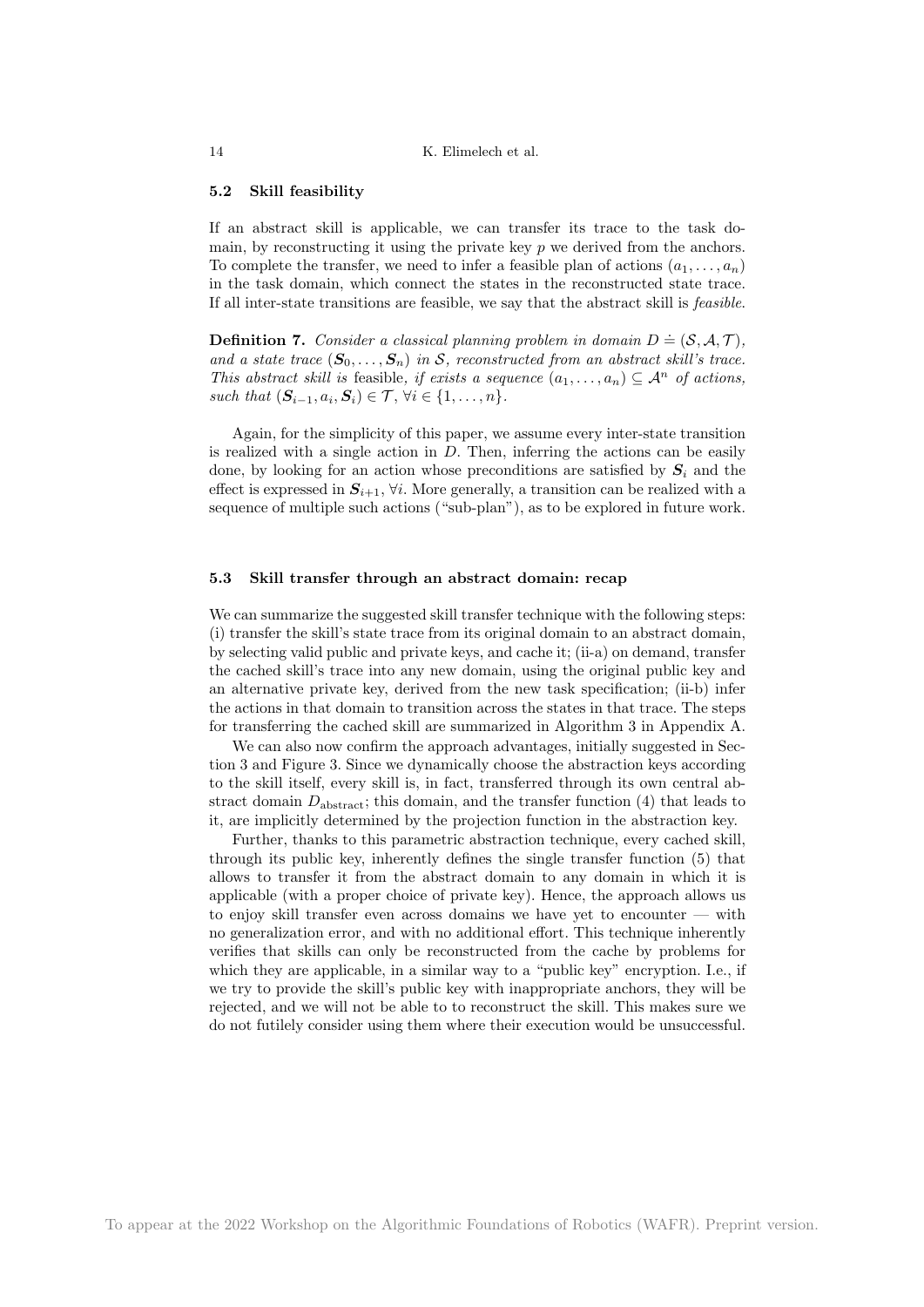When is this approach useful? Nevertheless, with our suggested transfer technique, we cannot transfer skills across completely arbitrary domains, as, in that case, the anchors might not convey sufficient information for reconstruction. This technique only allows to transfer skills across domains and tasks that demonstrate symmetry via some "property transform", which we can account for with a proper selection of a public key. Fortunately, this type of symmetry covers many practical and intuitive symmetries, as demonstrated from our introductory manipulation example, in which we cared to transfer a box stacking plan to a can stacking plan. In that scenario, for example, we can practically use the "attention key" to generalize the existing plan to the new objects of interest, and the "symbol stripping" key, to generalize the plan to apply to new object types (i.e., cans and not boxes).

## 6 Conclusion

In this paper we introduced a general and automatable technique for transferring skills (i.e., successful plans) across similar tasks and domains, by transferring them through a shared abstract domain. Such a domain can be dynamically defined by the skill itself, and without human intervention, using parametric abstraction keys. By separating the transfer into two stages, we can compactly cache skills for future usage (as state traces) in an abstract domain, instead of caching them in their original domain. This approach allows us to maintain a unified skill cache, decouple the domains, increase transfer scalibility, and avoid computational redundancy. We demonstrated the approach in the context of robotic manipulation planning, and provided two practical abstraction keys that can be used for skill transfer in that domain: "attention" and "symbol stripping". The underlying concept is surely applicable in even more complicated scenarios, which we could not discuss due to the limited scope of this paper.

This paper intends to lay the foundations for various future extensions. For example, since we examine a state-by-state abstraction, rather than a "full plan" abstraction, our framework naturally allows to break skills into components; such components can then be automatically recomposed in a hierarchical fashion into new skills. The state-based transfer technique can also potentially allow us to apply the transfer to continuous motion plans, or policies. Finally, when the state is "complicated", e.g., an image, we can potentially learn the abstraction keys (i.e., state projections), say, using neural networks. Arguably, learning such state projections would be easier and more versatile than direct transfer learning.

#### References

- 1. Erez Karpas and Daniele Magazzeni. Automated planning for robotics. Annual Review of Control, Robotics, and Autonomous Systems, 3(1):417–439, 2020.
- 2. Caelan Reed Garrett, Rohan Chitnis, Rachel Holladay, Beomjoon Kim, Tom Silver, Leslie Pack Kaelbling, and Tomás Lozano-Pérez. Integrated task and motion planning. Annual Review of Control, Robotics, and Autonomous Systems, 4(1):265–293, 2021.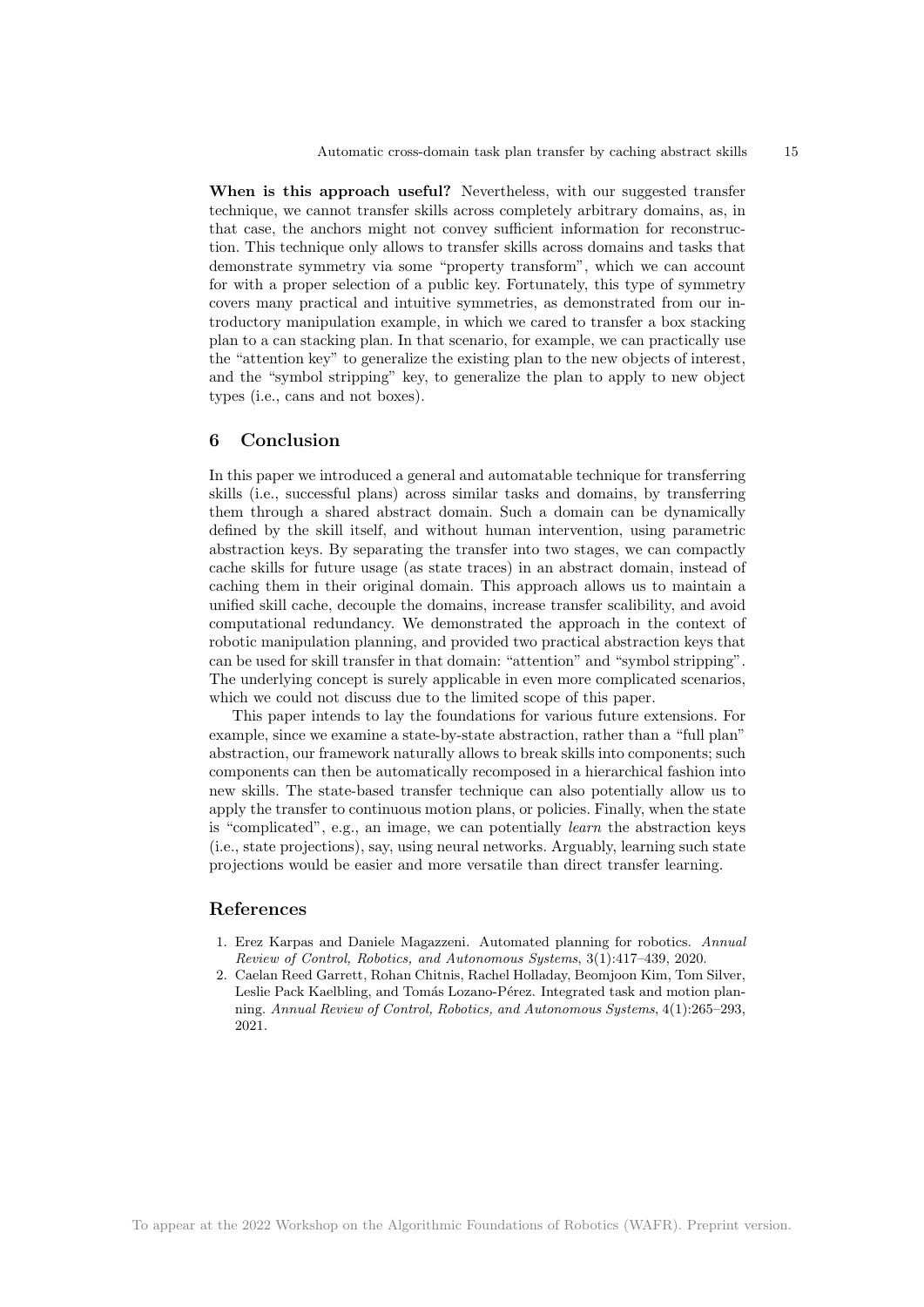- 3. Constantinos Chamzas, Zachary Kingston, Carlos Quintero-Peña, Anshumali Shrivastava, and Lydia E. Kavraki. Learning Sampling Distributions Using Local 3D Workspace Decompositions for Motion Planning in High Dimensions. In IEEE International Conference on Robotics and Automation, pages 1283–1289, June 2021.
- 4. Eric Pairet, Constantinos Chamzas, Yvan R. Petillot, and Lydia E. Kavraki. Path ` planning for manipulation using experience-driven random trees. IEEE Robotics and Automation Letters, 6(2):3295–3302, April 2021.
- 5. Zachary Kingston, Constantinos Chamzas, and Lydia E. Kavraki. Using experience to improve constrained planning on foliations for multi-modal problems. In IEEE/RSJ International Conference on Intelligent Robots and Systems, September 2021.
- 6. Yueyue Liu, Zhijun Li, Huaping Liu, and Zhen Kan. Skill transfer learning for autonomous robots and human–robot cooperation: A survey. Robotics and Autonomous Systems, 128:103515, 2020.
- 7. Faraz Torabi, Garrett Warnell, and Peter Stone. Behavioral cloning from observation. In Proceedings of the 27th International Joint Conference on Artificial Intelligence, IJCAI'18, page 4950–4957. AAAI Press, 2018.
- 8. Anahita Mohseni-Kabir, Changshuo Li, Victoria Wu, Daniel Miller, Benjamin Hylak, Sonia Chernova, Dmitry Berenson, Candace Sidner, and Charles Rich. Simultaneous learning of hierarchy and primitives for complex robot tasks. Auton. Robots, 43(4):859–874, apr 2019.
- 9. Sinno Jialin Pan, Ivor W. Tsang, James T. Kwok, and Qiang Yang. Domain adaptation via transfer component analysis. IEEE Transactions on Neural Networks, 22(2):199–210, 2011.
- 10. Leslie Pack Kaelbling and Tomás Lozano-Pérez. Hierarchical task and motion planning in the now. In 2011 IEEE International Conference on Robotics and Automation, pages 1470–1477, 2011.
- 11. William Vega-Brown and Nicholas Roy. Admissible abstractions for near-optimal task and motion planning. In Proceedings of the 27th International Joint Conference on Artificial Intelligence, IJCAI'18, page 4852–4859. AAAI Press, 2018.
- 12. Danny Driess, Ozgur Oguz, and Marc Toussaint. Hierarchical task and motion planning using logic-geometric programming (hlgp). RSS Workshop on Robust Task and Motion Planning, 2019.
- 13. Masataro Asai and Alex Fukunaga. Classical planning in deep latent space: Bridging the subsymbolic-symbolic boundary. Proceedings of the AAAI Conference on Artificial Intelligence, 32(1), Apr. 2018.
- 14. Kevin Xie, Homanga Bharadhwaj, Danijar Hafner, Animesh Garg, and Florian Shkurti. Latent skill planning for exploration and transfer. In International Conference on Learning Representations, 2021.
- 15. Keliang He, Morteza Lahijanian, Lydia E. Kavraki, and Moshe Y. Vardi. Automated abstraction of manipulation domains for cost-based reactive synthesis. IEEE Robotics and Automation Letters, 4(2):285–292, 2019.
- 16. Jonathan A. DeCastro, Vasumathi Raman, and Hadas Kress-Gazit. Dynamicsdriven adaptive abstraction for reactive high-level mission and motion planning. In 2015 IEEE International Conference on Robotics and Automation (ICRA), pages 369–376, 2015.
- 17. George Konidaris and Andrew Barto. Efficient skill learning using abstraction selection. In Proceedings of the 21st International Joint Conference on Artificial Intelligence, IJCAI'09, page 1107–1112, San Francisco, CA, USA, 2009. Morgan Kaufmann Publishers Inc.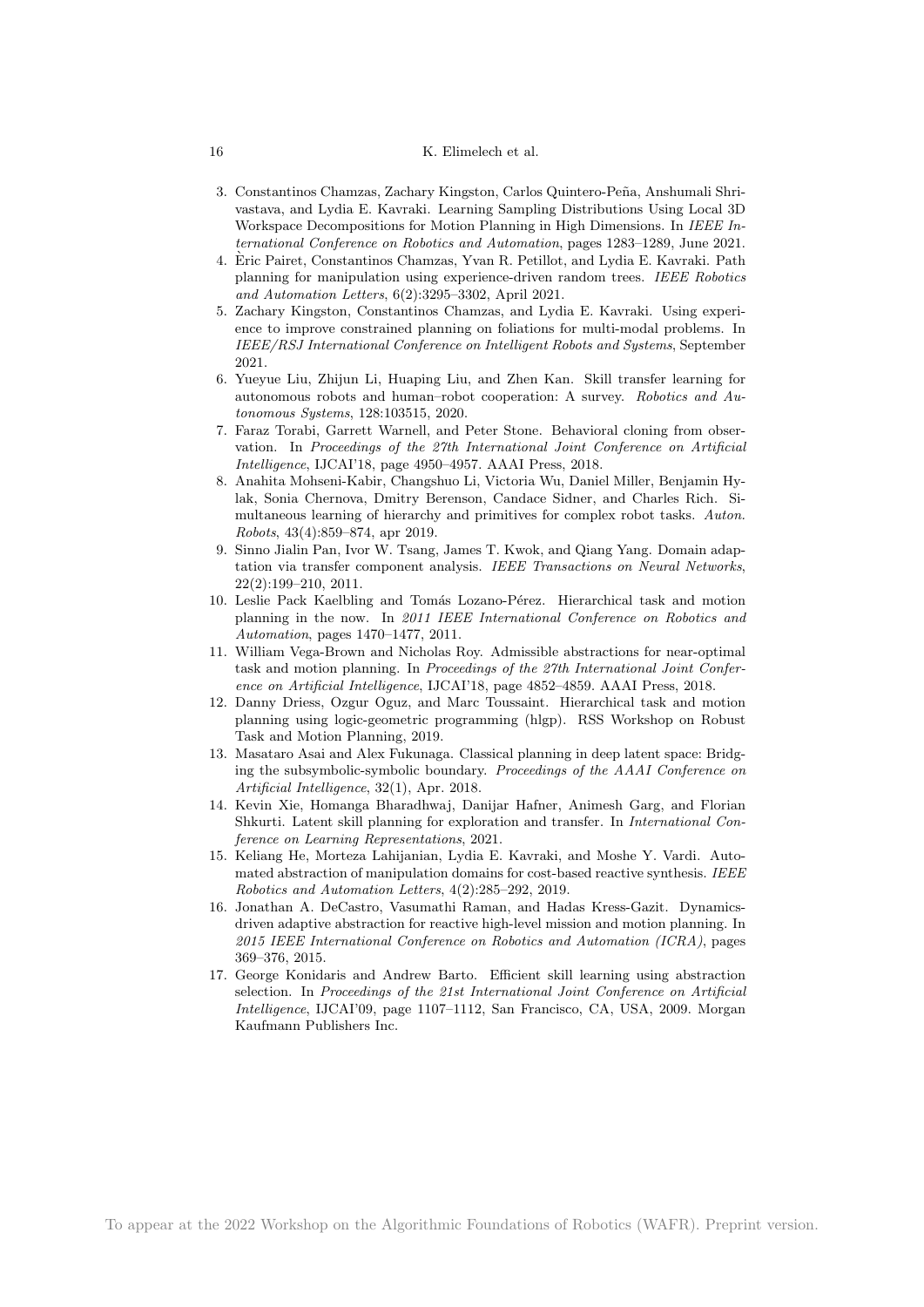# A Algorithms

| <b>Algorithm 1:</b> Caching a skill in an abstract domain. |                                                                                                          |  |
|------------------------------------------------------------|----------------------------------------------------------------------------------------------------------|--|
| 1 Algorithm cachSkill                                      |                                                                                                          |  |
|                                                            | Inputs:                                                                                                  |  |
|                                                            | A state trace from the skill execution $\mathfrak{S}(E)$                                                 |  |
|                                                            | A public abstraction key $PubKey = (project_n, record_n, \mathcal{P}_s)$                                 |  |
|                                                            | Output:                                                                                                  |  |
|                                                            | Caching success flag                                                                                     |  |
| $\bf{2}$                                                   | validPrivateKeys $\leftarrow \bigcap_{\mathbf{S} \in \mathfrak{S}(\mathbf{E})} \mathcal{P}_{\mathbf{S}}$ |  |
| 3                                                          | if <i>validPrivateKeys</i> $\neq \emptyset$ then                                                         |  |
| $\overline{\mathbf{4}}$                                    | Select a key $p$ from $validPrivateKeys$                                                                 |  |
| 5                                                          | $abstractTrace \leftarrow \texttt{project}_p(\mathfrak{S}(E))$                                           |  |
| 6                                                          | DataBase.add(abstructTrace, PubKey)                                                                      |  |
| 7                                                          | return True<br>caching succeeded<br>$\prime\prime$                                                       |  |
| 8                                                          | end                                                                                                      |  |
| 9                                                          | return False<br>// caching failed, try another public key                                                |  |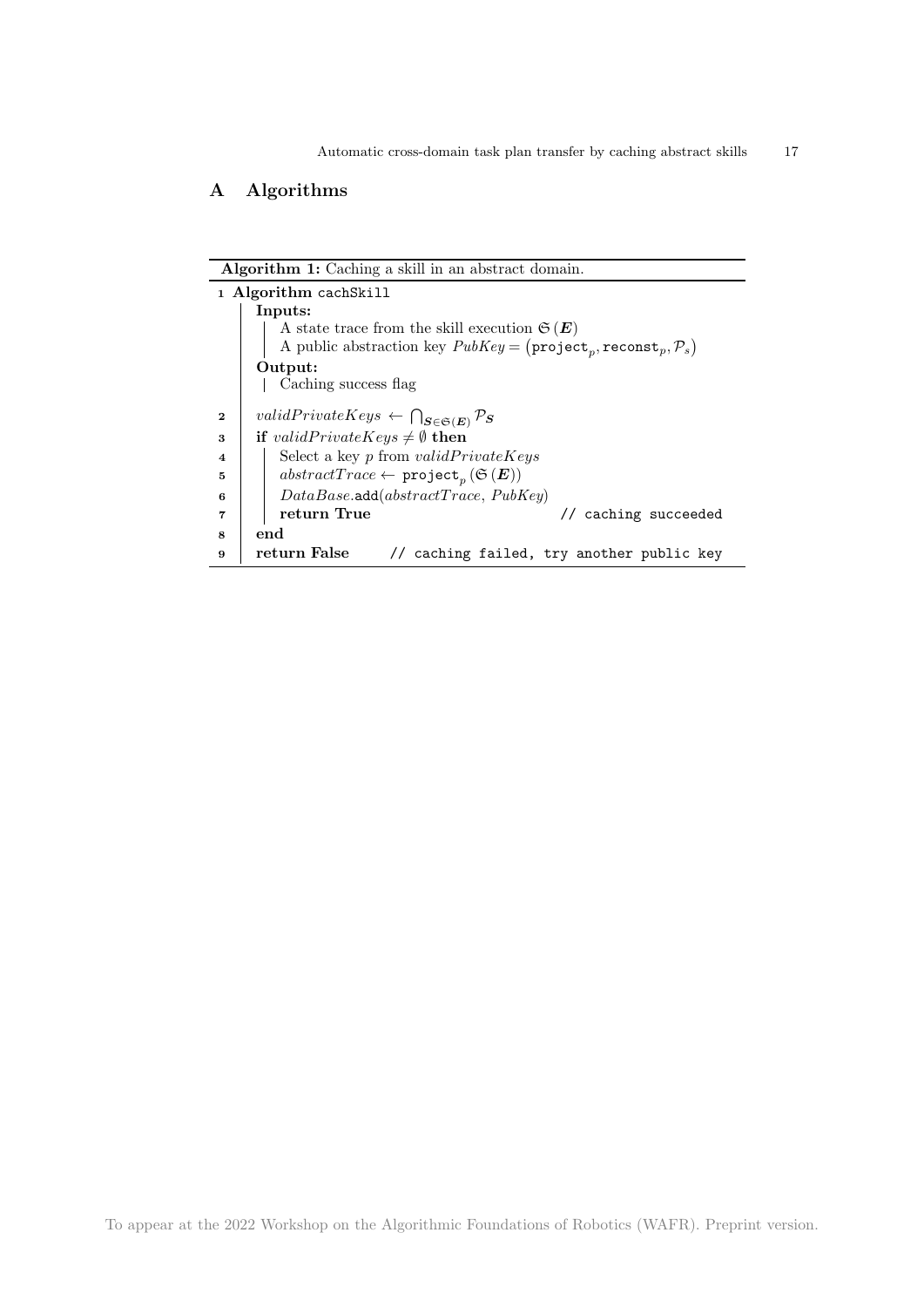Algorithm 2: Get a private key for reconstruction (applicability test).

| 1 Algorithm getPrivateKey |                                                                                                                                                                                                                                                                                   |  |
|---------------------------|-----------------------------------------------------------------------------------------------------------------------------------------------------------------------------------------------------------------------------------------------------------------------------------|--|
|                           | Inputs:                                                                                                                                                                                                                                                                           |  |
|                           | An abstract skill's state trace $(\xi_0, \ldots, \xi_n)$                                                                                                                                                                                                                          |  |
|                           | A start state $S_{\text{start}}$                                                                                                                                                                                                                                                  |  |
|                           | A task goal state $S_{\text{goal}}$                                                                                                                                                                                                                                               |  |
|                           | A public key $PubKey = (project_p, records_t, \mathcal{P}_s)$                                                                                                                                                                                                                     |  |
|                           | Output:                                                                                                                                                                                                                                                                           |  |
|                           | If the abstract skill is applicable, returns a private key for                                                                                                                                                                                                                    |  |
|                           | reconstruction; otherwise, returns False                                                                                                                                                                                                                                          |  |
| $\mathbf{2}$              | if $\left \mathcal{P}_{S_{start}}^{\xi_0}\right =1$ then                                                                                                                                                                                                                          |  |
|                           |                                                                                                                                                                                                                                                                                   |  |
| 3                         | $\begin{array}{ l } & p \leftarrow \dot{\mathcal{P}}^{ \xi_0}_{S_{\text{start}}} \ \text{if project}_p \left( \boldsymbol{S}_{goal} \right) = \boldsymbol{\xi}_n \ \ or \ \ \text{reconst}_p \left( \boldsymbol{\xi}_n \right) = \boldsymbol{S}_{goal} \ \text{then} \end{array}$ |  |
| $\overline{\mathbf{4}}$   |                                                                                                                                                                                                                                                                                   |  |
| 5                         | return $p$<br>// applicable                                                                                                                                                                                                                                                       |  |
| 6                         | end                                                                                                                                                                                                                                                                               |  |
| 7                         | end                                                                                                                                                                                                                                                                               |  |
| 8                         | else if $\left \mathcal{P}_{S_{start}}^{\xi_0}\right  > 1$ then                                                                                                                                                                                                                   |  |
| 9                         | intersection $\leftarrow \mathcal{P}_{\mathcal{S}_{\text{goal}}}^{\xi_n} \cap \mathcal{P}_{\mathcal{S}_{\text{start}}}^{\xi_0}$                                                                                                                                                   |  |
| 10                        | if intersection $\neq \emptyset$ then                                                                                                                                                                                                                                             |  |
| 11                        | Select a key $p$ from intersection                                                                                                                                                                                                                                                |  |
| 12                        | return $p$<br>// applicable                                                                                                                                                                                                                                                       |  |
| 13                        | end                                                                                                                                                                                                                                                                               |  |
| 14                        | end                                                                                                                                                                                                                                                                               |  |
| 15                        | return False<br>// skill inapplicable                                                                                                                                                                                                                                             |  |